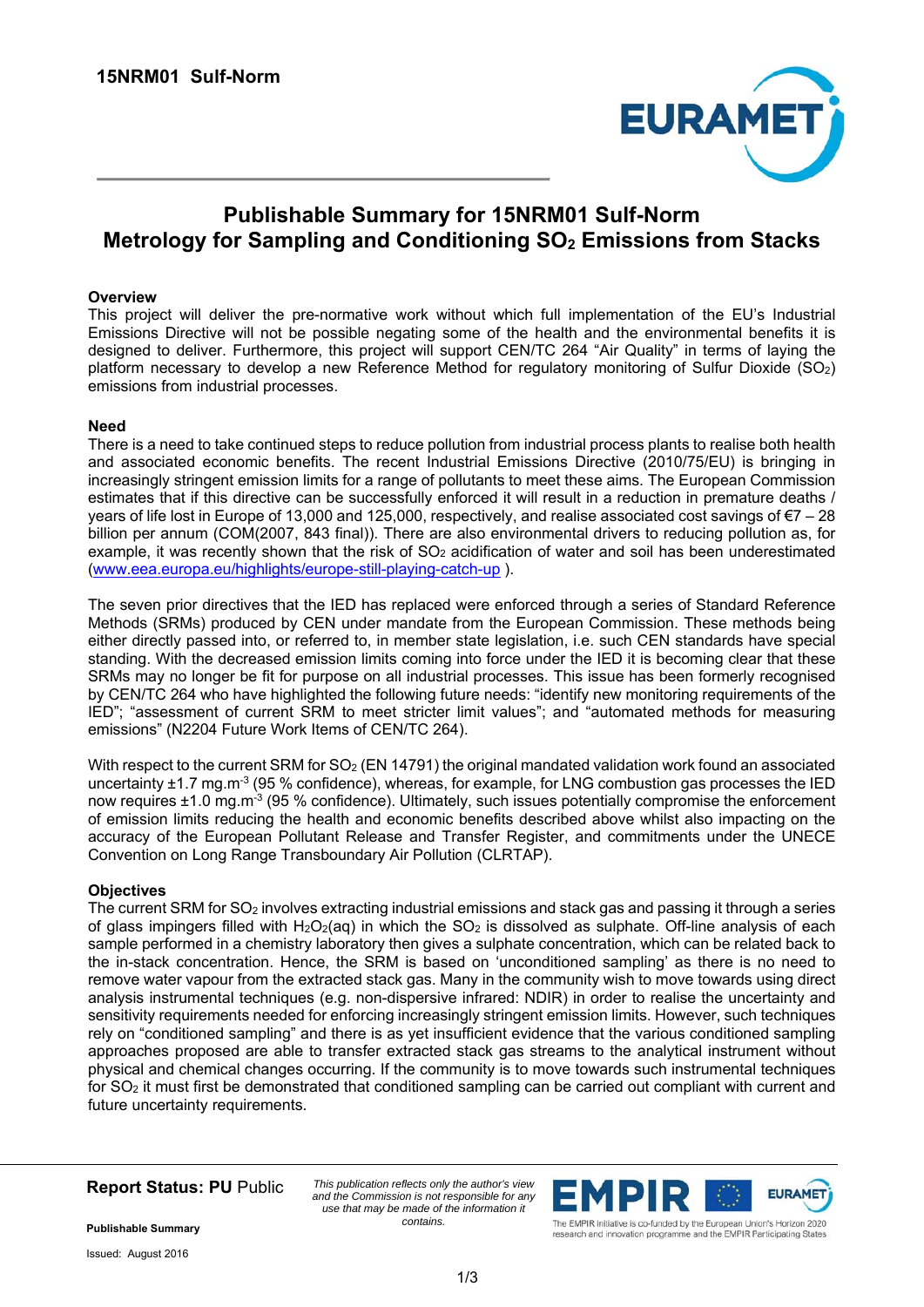

The specific objectives of this project are therefore:

- To determine a benchmark sampling performance for a range of industrial processes that use the existing Standard Reference Method for SO<sub>2</sub> (EN 14791). This will include a critique of the impact of the findings on the capability for enforcing decreased emission limits under the Industrial Emissions Directive;
- To investigate appropriate materials (e.g. stainless steel, borosilicate glass, ceramic) for conditioned sampling for use with different stack gas matrices i.e. in order to avoid sample alteration e.g. due to catalysing surface reactions. The stability of sampled gaseous components will be investigated in order to determine the consequences of short term affects;
- To evaluate the performance of chiller versus permeation based drying technologies for conditioned sampling to determine which processes are at risk of sample bias. The mechanism of sample bias shall also be determined;
- To contribute to a future revision of EN 14791 by providing the data, methods and recommendations, which are necessary for the standardisation of SO2 sampling, to CEN / TC 264. Outputs will be communicated through a variety of media to the standards community and to end users;
- To contribute to the production of CEN Technical Specification SO2 being drafted by CEN / TC 264 / WG16 and data to move standard closer towards EN status.

## **Progress beyond the state of the art**

The current state of the art is defined by the  $SO<sub>2</sub>$  SRM as described in EN 14791, which relies on an approach of unconditioned sampling and wet chemistry off-line analysis. This project will enable the community to move beyond the current state of the art by validating and supporting standardisation of conditioned sampling critical to enabling uptake of real-time measuring systems with the potential to enforce not only emission limits under the IED but also future reductions under future legislation.

Stack gas is generally hot (e.g. 400 °C), wet (up to 40 % vol H<sub>2</sub>O) and contains dust of a wide variety of compositions; hence the challenge is to filter, dry, and cool the gas without inducing any physical or chemical changes. To facilitate moving beyond the state of the art this project will carry out the necessary prenormative work to determine under which conditions various proposed conditioned sampling approaches are applicable and the characterisation necessary to lay to path for standardisation at CEN.

#### **Results**

Aligning to the three technical objectives listed above, the following top level results will be delivered under the project:

- A technical report summarising the performance of unconditioned sampling in a series of laboratory experiments under carefully controlled conditions and field trials at real industrial process plants;
- A technical report summarising the performance of conditioned sampling in a series of laboratory experiments under carefully controlled conditions and field trials at real industrial process plants;
- A national regulator position paper summarising a regulators perspective on the current state of  $SO<sub>2</sub>$ emissions monitoring capability and issues of enforcement.

#### **Impact**

#### *Impact on standardisation community*

This project is carrying out prenormative work and hence is very much geared towards achieving high impact in the standardisation community. The two impact objectives of the project are:

- To feed back to CEN/TC 264 the sampling performance of the  $SO<sub>2</sub>$  SRM (unconditioned sampling) in order to better understand the SRMs ability to enforce emission limits coming into force under the Industrial Emissions Directive;
- To contribute to the production of CEN Technical Specification SO2 being drafted by CEN / TC 264 aimed at standardising instrumental based monitoring for this measurand.

However, in addition this project will also have broader impact at CEN and ISO with respect to working groups developing standards describing reference methods for HCl by instrumental techniques and NH3, where conditioned sampling will also be considered. Also, very closely linked to this project is a new working group being created by CEN tasked with standardising proficiency testing based on stack simulator facilities. This